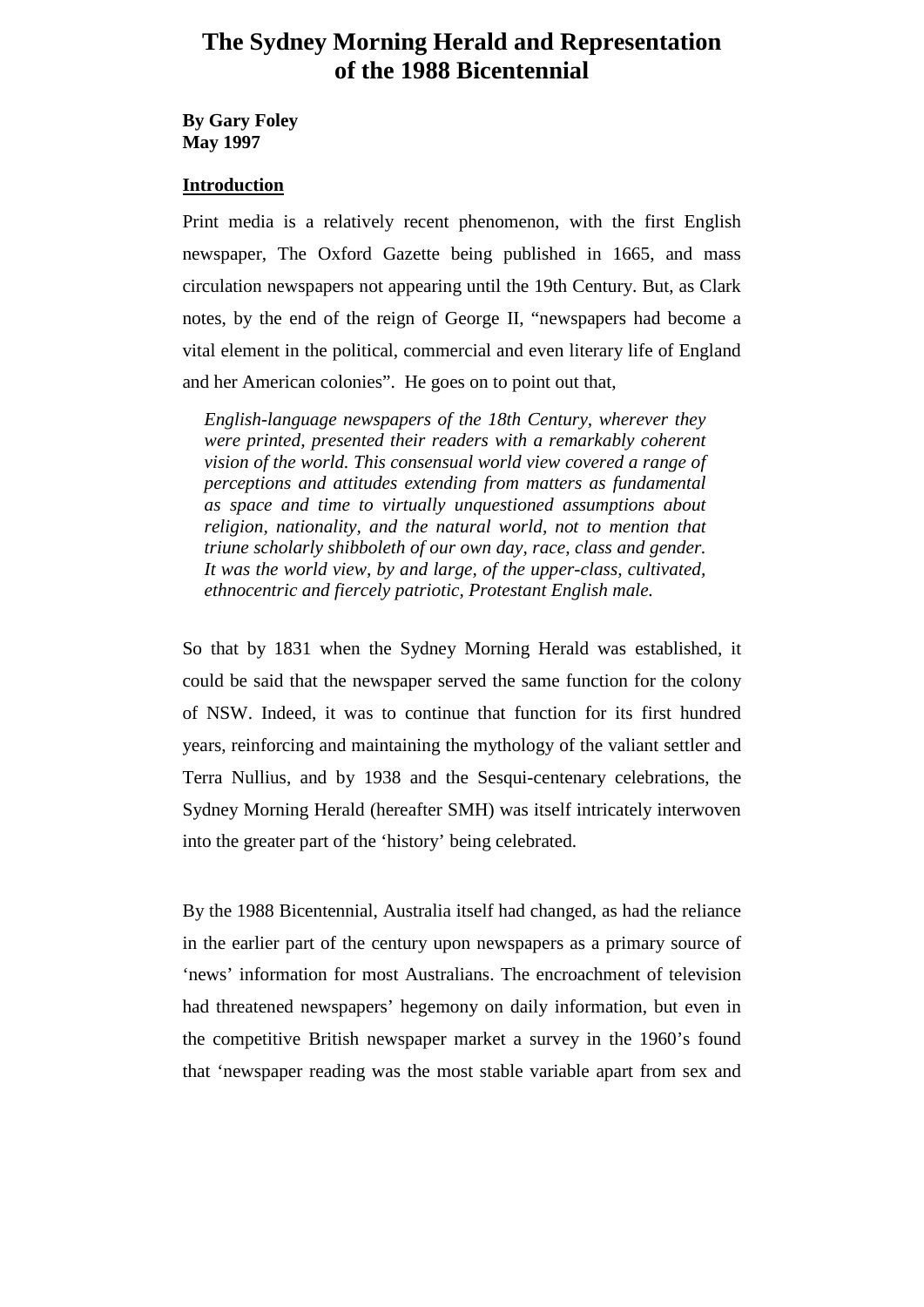date of birth'.

Thus, in the lead up to the 1988 Australia Day celebrations, the SMH had not only come to regard itself as part of the Australian conservative establishment, but also, despite a relatively small market share, was still a significant voice being heard in Australian culture. I was interested therefore, in how the SMH represented the 1998 Bi-centennial celebrations to its readers, and how those representations (focussing on Indigenous contestations of the meaning of the day) were informed by the past, in this instance, the SMH's representation of the Sesquicentenary celebrations 50 years before. I was also intrigued by how history had apparently come back to haunt Australians during the Bicentennial, through the pages of the SMH.

## **Australia Day 1988 - the Bi-centennial Celebrations & the SMH**

Peter Spearitt has said that 1988 was not a spontaneous celebration of Australia and what it means to be Australian. He pointed out that an army of 'bureaucrats, consultants, advertising agencies and governments' had planned the year for at least a decade, and that for the last six months before the big day the TV screens of the nation had been the stars of Fosters beer commercials and Aborigines, singing the Bicentennial theme song, 'Celebration of a Nation' to a backdrop of Uluru and the dead heart.

A vast range of activities to 'commemorate' the Bicentennial were planned all over the nation. Whilst the primary focus on the day was to be Sydney with its re-enactment of the landing of the First Fleet, it also included virtually every conceivable 'community project' imaginable, from a major corporate merchandising program to a 'plant an Australia flag in your local park' project.

In the final six days leading up to the 26th January, the SMH gave extensive coverage of the preparations for the celebrations. This consisted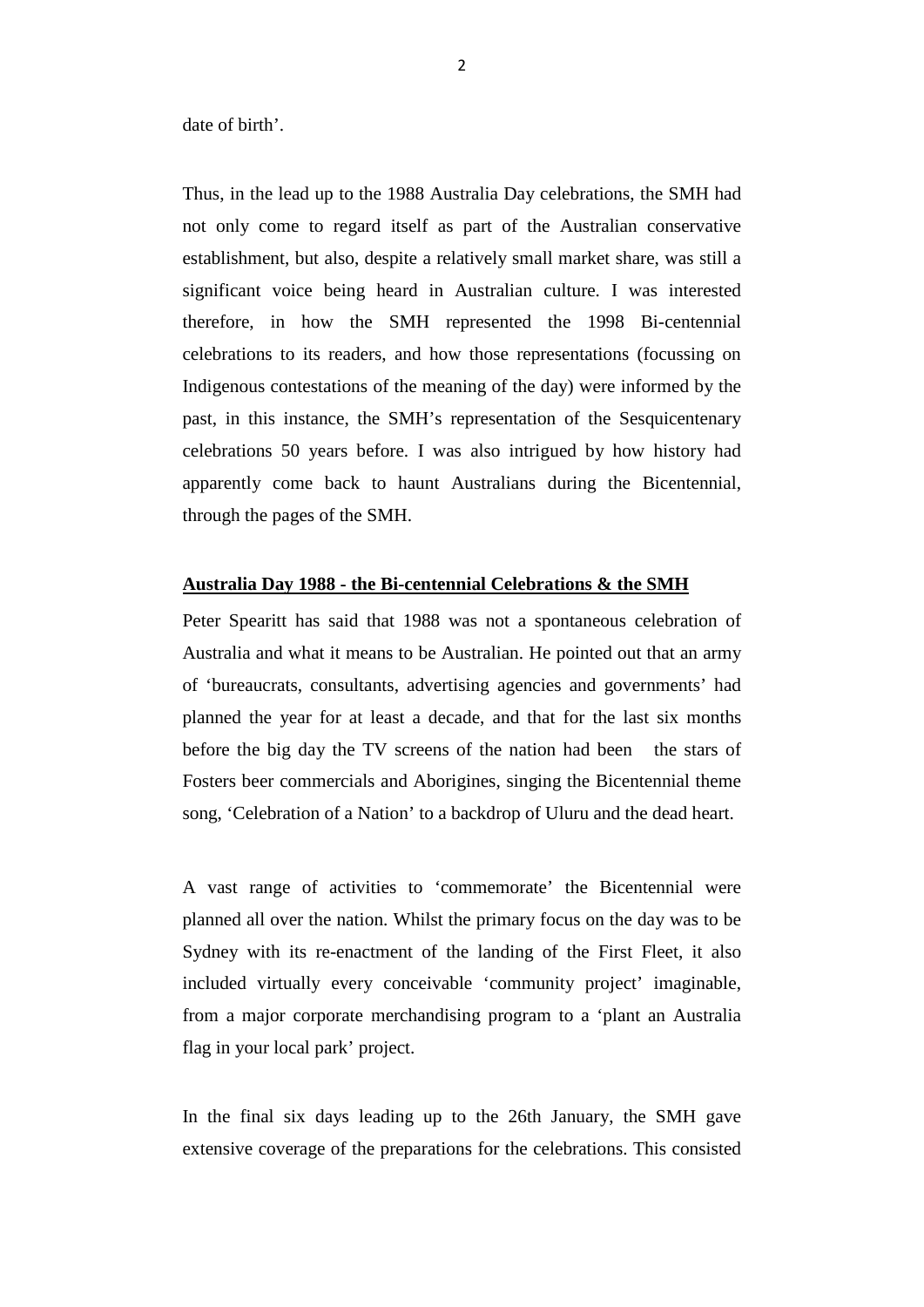of numerous reports of the progress of the Tall Ships that were re-enacting the First Fleet, extensive corporate advertising, 'historical features', and a wide range of assorted trivia. The normally staid and conservative pages of the SMH had earned the paper the affectionate nickname of 'Granny Herald' among Sydneysiders, but for this week before the Bicentennial, Granny certainly seemed to 'kick up her skirts' and join in the great 'Masturbation of the Nation', as unkind Indigenous activists had dubbed it. But lurking in the midst of the nationalistic notions and Australia Day promotions were ominous signs of challenge to the dominant society's hegemonic construction of Australia Day and what it represented. As Peter Cochrane and David Goodman said,

*From the beginning, the Bicentenary has been contested ground, and its organiser, the ABA, has been steeped in controversy...The most profound challenge to the official construction of the event to be celebrated has come from Aboriginal groups. Perhaps not since the mid-nineteenth century has the basic question of right to occupy the continent been posed with such clarity, and received such mainstream attention.*

On the same day as the SMH featured its 'souvenir lift-out, the front page of the main part of the paper featured two major headline stories of Indigenous challenge to the status quo. The first was a story headlined 'Torres Strait Islanders back Independence Call" and was about the stirring's in the Torres Strait that eventually resulted in the High Court delivering the famous 'Mabo' decision. The second story was about an audacious plan by Koori activist Burnam Burnam who was in England planning to claim Britain by raising an Aboriginal flag at the same time as descendants of the British were planning their similar action of reenactment in Sydney. The same report also said that 'hundreds of Aborigines' were en-route to Sydney to attend 'the long march for justice, freedom and hope'.

As the Aboriginal storm clouds gathered, it was apparent the major divisive issue on the virtual eve of Australia Day (Invasion Day) was to be the contest of spirit with the large numbers of Kooris expected in Sydney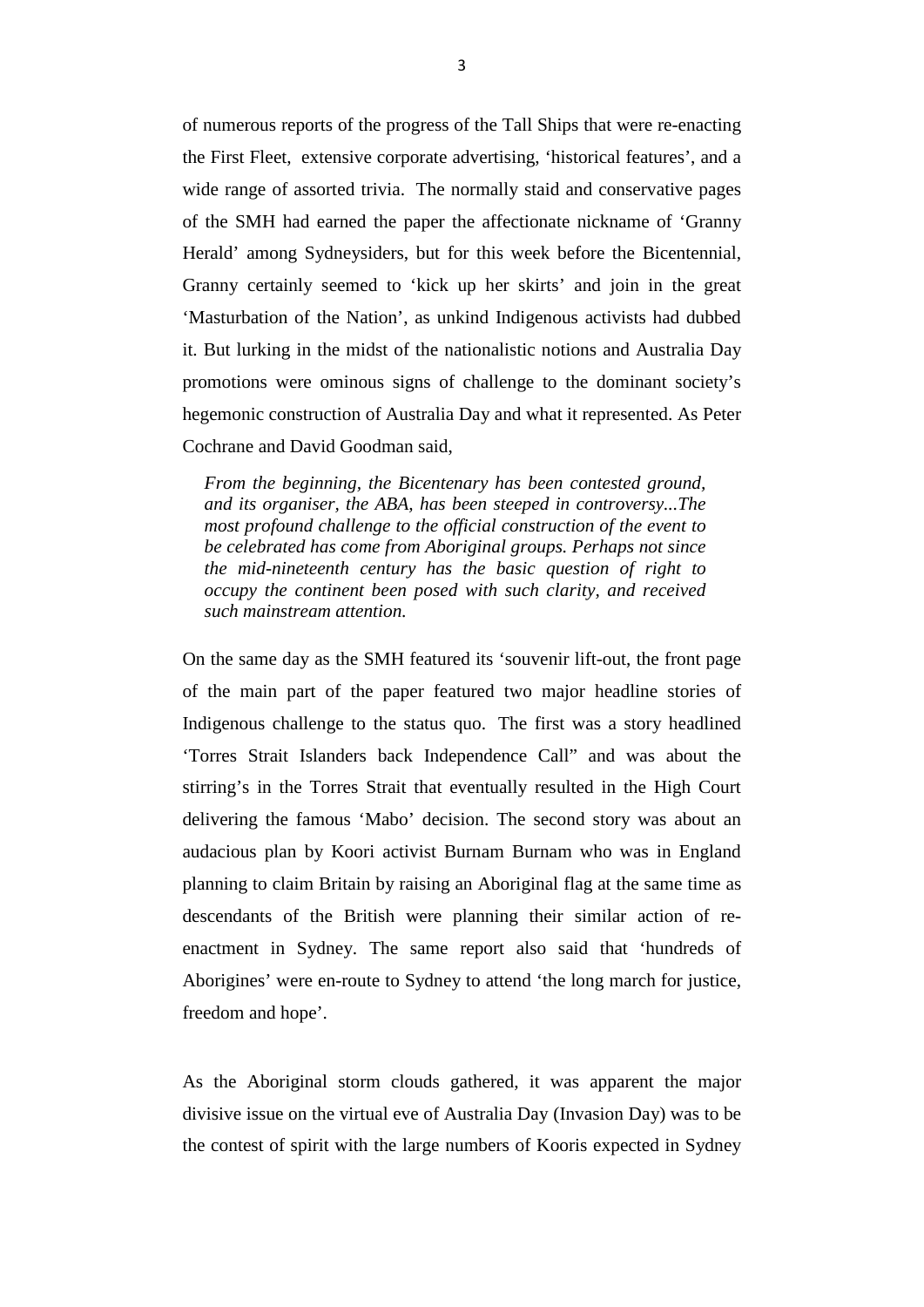from all over the country. The intensity of the battle of wills is reflected in the numerous reports of Aboriginal people gearing up for protest. The SMH's editorial of the 19th January was titled 'World focus on Aborigines' and said,

*Scarcely a day of the Bicentenary has passed when issues involving Aborigines and their 'Year of Mourning' protests have not featured prominently.*

The newspaper had identified a feeling of unease in many in Australians that was encapsulated in one of the Indigenous protest slogans, White Australia has a Black History. Henry Reynolds has more recently described this unease as 'this whispering in our hearts', which he said stemmed in part from,

*The fundamental contradiction between treating the Indigenes with 'amity and kindness'...whilst at the same time taking their land*

.But this unease was something that the SMH had not had to contend with a mere 50 years earlier, although it was during the 1938 Sesquicentenary celebrations that Australians had first been confronted with the issues that would ultimately divide the nation in 1988.

### **1938 Sesquicentenary, the SMH, and 'The Day of Mourning'**

The Australia that the SMH spoke to in 1938 was a dramatically different country to that in 1988. In terms of what interests us here, race relations was a non-issue because the "White Australia" policy maintained racial purity, and as far as Aborigines were concerned, it had long been the assumption that they were in the process of 'dying out'. As Morris said, 'The colonial process had reduced the Aborigines to a residual minority, but they had not been eliminated. The problem was expected to resolve itself' .

Further evidence of the attitudes of the day can be found in the minutes of the first 'Aboriginal Welfare' conference between Commonwealth and State Aboriginal authorities held in Canberra in April 1937. When the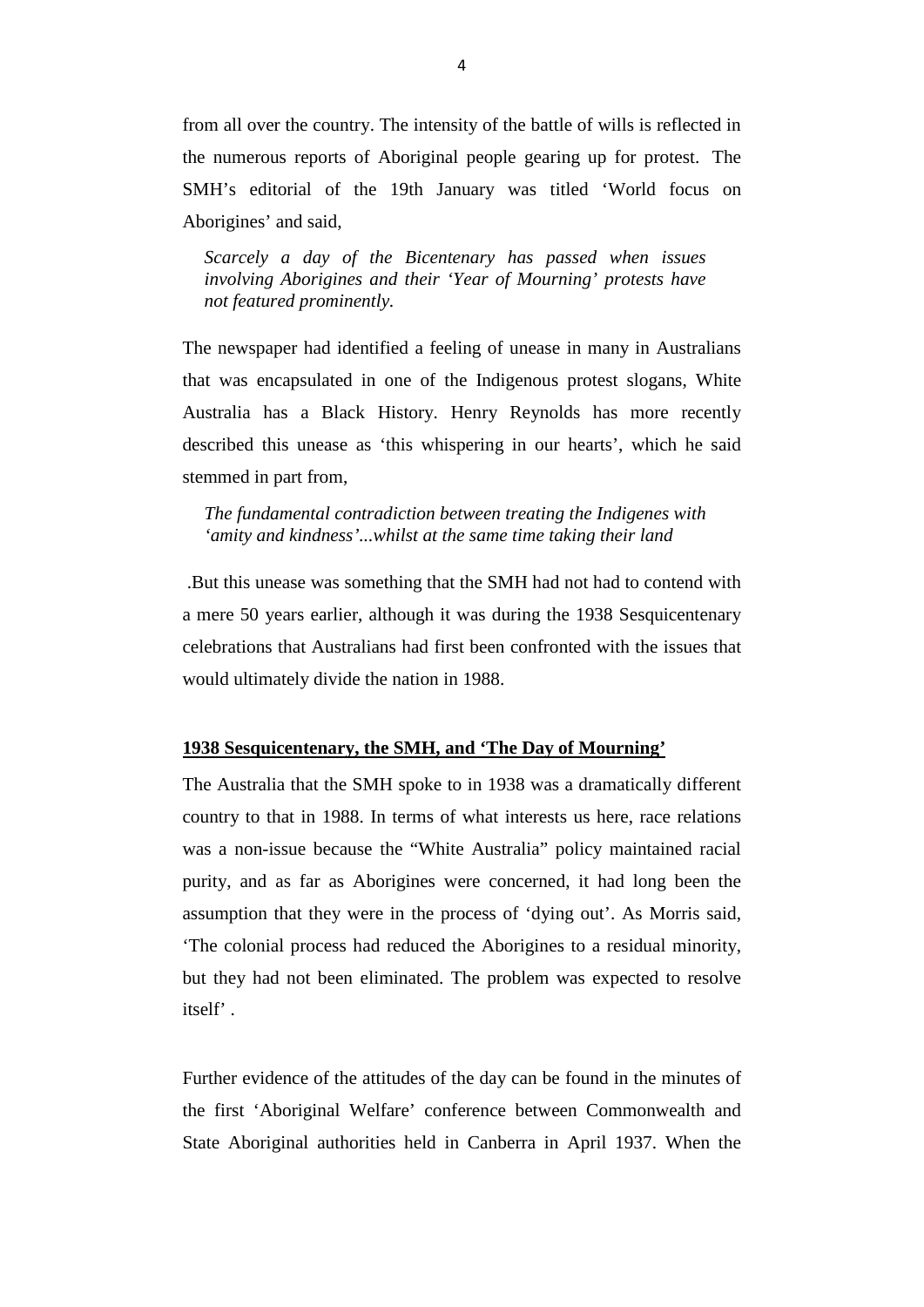Western Australian Commissioner of Native Affairs, Mr. A. O. Neville, stated, 'In my opinion, however, the problem is one which will eventually solve itself...no matter what we do they will die out' , he was referring to the 'full blood, wild, bush blacks' or 'primitive nomads'. The conference was most concerned that the remaining 'crossbreeds' ('half-castes', 'octoroons' and quadroons') be assimilated. The Victorian representative stated, 'We are all agreed that the most urgent problem is the absorption of the quadroons and octoroons into the white community', but the Queensland Chief Protector of Aborigines, the aptly named Mr. Bleakley was concerned, he felt,

*The superior type of half-breed, with the necessary intelligence and ambition for higher civilized life, is entitled to the opportunity and help to make his place in the white community. But we must not be disappointed if what appears to be ambitions turns out to be a desire for freedom from supervision.*

The first of the final resolutions passed at this historic conference of Aboriginal 'protectors' was titled 'Destiny of the Race' and read,

*That this Conference believes that the destiny of the natives of aboriginal origin, but not the full blood, lies in their ultimate absorption by the people of the Commonwealth, and it therefore recommends that all efforts be directed to that end.*

It is interesting that all I could find of the SMH representation of this important event (which was the beginning of the notorious 'stolen generations' policy) were less than 40 words merely noting the conference had occurred. In broader terms, as January 1938 arrived and the days began to tick down to the 150th anniversary celebrations, the newspaper reflected general concern about the generally unstable international political situation, with one edition featuring headlines such as 'Japan's Next Move Awaited', 'Chiang Rejects Japan's Terms', 'Many Towns Bombed' and 'Hitler on Peace - What Germany Wants'. Then, as Australia Day drew closer, the SMH began to pay attention to the impending events in Sydney, when, on 12th January an item stated,

*The influx of visitors to the city for the 150th anniversary celebrations has already begun...indications are that, on January*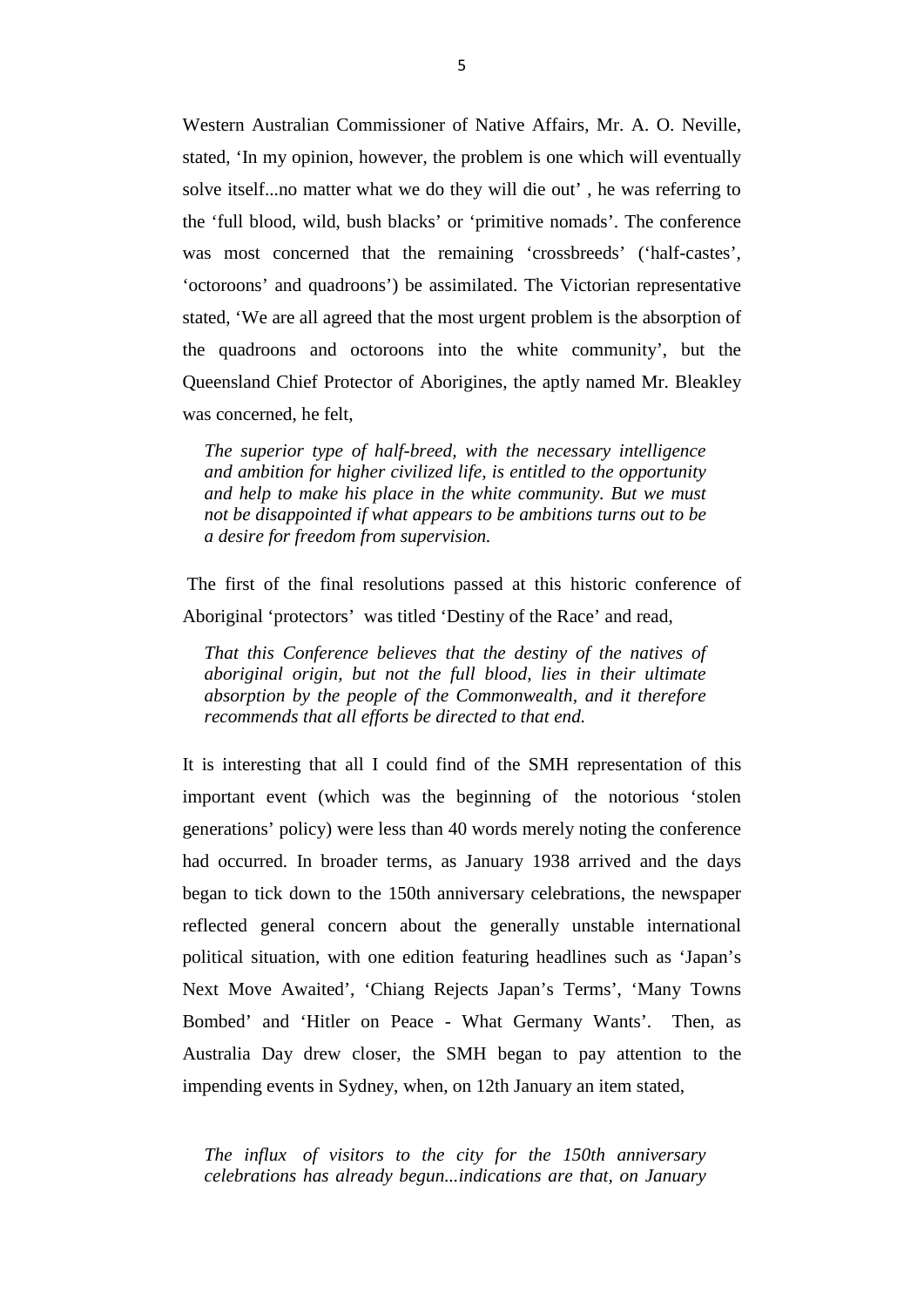The major focus of SMH representation on the 1938 Sesquicentenary was an emphasis on the Anglo-saxon heritage of most Australians at the time, and, in particular, the re-enactment of the landing of the First Fleet that would take place on Australia Day. Unlike 1988 however, there were significant differences in the way in which the paper and its readers seemed to perceive the concept of Australia Day. For example, there seemed to be no corresponding huge advertising and publicity campaign as with the weeks leading into 1988, but rather the SMH restricted its enthusiasm to a single 'Sesquicentenary Supplement' published on the 2nd January. Compared to the 1988 Bicentennial coverage and 'Souvenir Liftout', the 1938 version was very subdued indeed.

The 'Sesquicentenary Supplement' cover had a large graphic of Governor Philip with the symbol of Sydney's modernity at the time, the Sydney Harbour Bridge, in the background. Articles within talked of the 'English background of Australian settlers', and included a section on 'Bushrangers and Blackfellows'. This was the extent to which the SMH ( and its consumers) seemed prepared to acknowledge Australia's Indigenous peoples then. This section talked of 'the vanishing Australians', (which mirrored the views expressed at the Conference of Commonwealth and State Aboriginal Authorities the previous year) but which simultaneously seemed remarkably willing to concede past atrocities in a manner Australians seemed to have lost 50 years later. For example, an article by Percy S. Allen states,

*...when we read in the old files of the 'Herald' from John Fairfax's day onwards, the protests against the barbarous treatment of the blacks we may be sure that the poor wretches were dealt with atrociously.*

Allen seemed to be positioning the SMH with those who objected to atrocities against the Aboriginal people, but in the context of other articles reaffirming that Kooris were now a dying race anyway, thus in part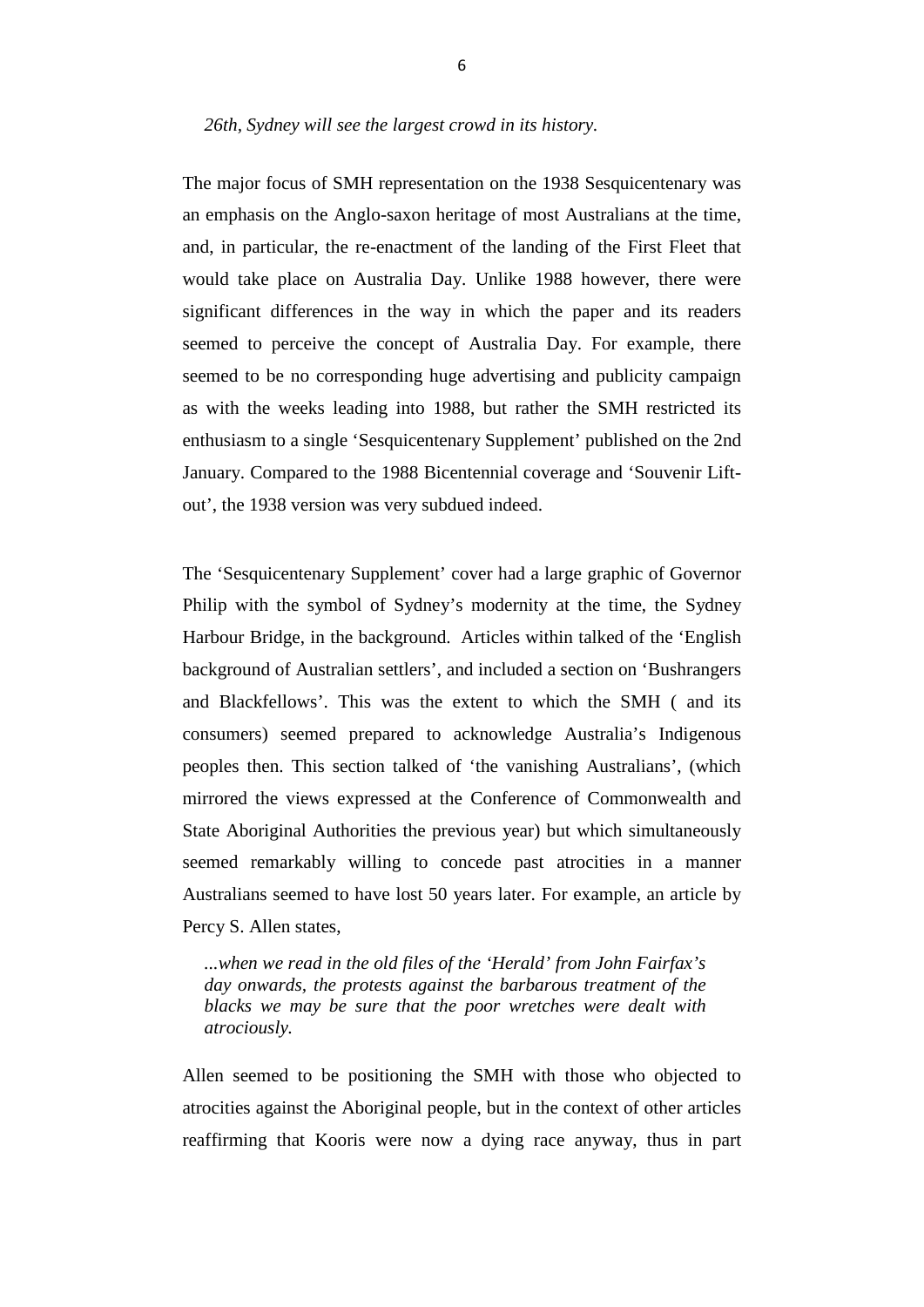absolving the 1938 reader from responsibility.

But, regardless of what position non-Aboriginal people were prepared to take in relation to the Sesquicentenary celebrations, (and as Julian Thomas has shown, there were many who contested the gender and class assumptions of the dominant reading of Australian history at that point ), the situation in the Aboriginal communities of eastern Australia had changed. Heather Goodall has documented the history of NSW Aboriginal political activism in the early part of the century and has that the Australian Aboriginal Progressive Association (AAPA) had been very active during the 1920s in about 16 Aboriginal communities north and south of Sydney. Furthermore, just prior to the official celebrations, as Julian Thomas writes,

*Two weeks before, Jack Patten and William Ferguson had released Aborigines Claim Citizens Rights!, a manifesto for the Aborigines Progressive Association. They wrote, 'This festival of 150 years' so-called "progress" in Australia commemorates also 150 years of misery and degradation imposed on the original inhabitants by the white invaders of this country.'*

In their manifesto called for a conference to be held in Sydney on the 26th January and dubbed the occasion as a 'Day of Mourning and Protest'. The SMH had responded to the call by Patten and Ferguson by publishing a report on 13th January stating that,

*Mr David Uniapon, an educated aboriginal said today that the proposal for a 'day of mourning' to direct attention to the grievances of the Aborigines was a huge mistake...The movement, he said, was of a political character, and was largely emotional, sponsored by sympathetic white people and half-castes.*

This sounds remarkably similar to the tactics used and sentiments expressed in attempts by Australian newspapers to discredit Aboriginal political actions and activists ever since, and in 1938 it was the only real acknowledgment that the SMH gave to the claims of the Aborigines Progressive Association in the lead-up to Australia Day.

Finally, of the day itself in 1938, the SMH gave major coverage (for those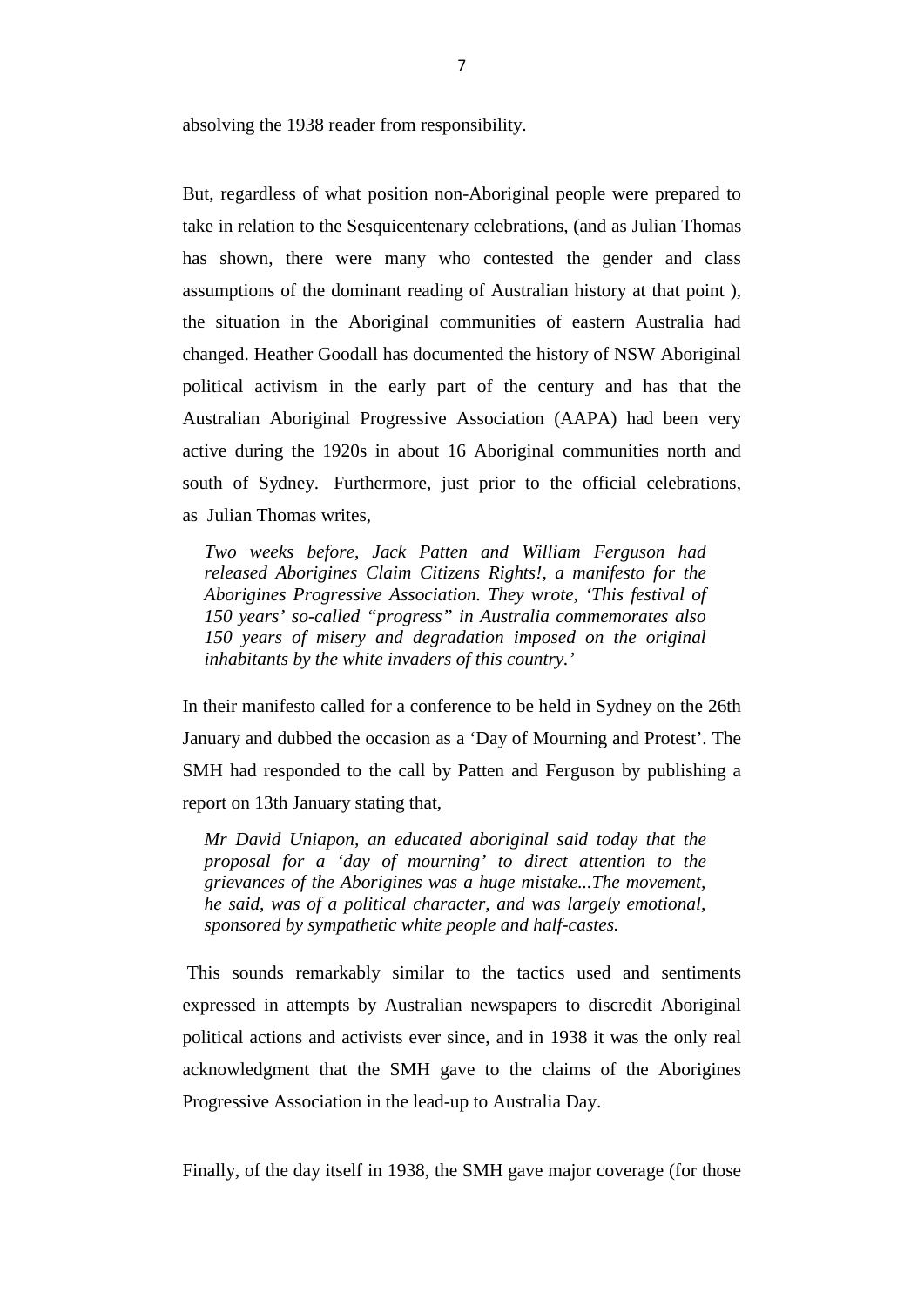days) of the Sesquicentenary celebrations, with a major headline, 'Australia's Day of Rejoicing - Celebrations Open With Brilliant Pageantry - Symbolic Procession Depicts 150 Years of Progress - 1,000,000 People Watch in City Streets.' The only mention of Aboriginal protest was in the form of a small article headlined, 'Aborigines - "Day of Mourning" - Emphatic Protests.' Apart from this seven paragraph report, the SMH ignored Indigenous response to the celebrations. It was not to be in a position of such nonchalance in 1988, as I have already shown.

Many writers on this period of Aboriginal history have suggested that Patten, Ferguson and the Aborigines Progressive Association had not achieved much with their small protest in 1938. Julian Thomas points out that Jack Horner and Marcia Langton said the 'Day of Mourning' was powerfully symbolic but 'produced little change', and then he agrees with this by then posing the question, 'Why didn't the Day of Mourning have more impact?' I tend to disagree with this assessment of the 'Day of Mourning' action in 1938, as I believe that the work of Patten, Ferguson, Pearl Gibbs et al was to inspire a new generation of Aboriginal political activists who, despite not even having been born in 1938, were to take up the struggle and build on what the Aborigines Progressive Association had begun.

When 50 years later the SMH reported the Bicentennial, the activists involved in organising the 1988 'Day of Mourning' included the son of Jack Patten and other descendants of 1930s and 1940s activists. Furthermore, I would contend that there was an unbroken link between the political agitation in the '30s and that which burst forth in a series of consciousness-raising activities down the decades, including the 1972 'Aboriginal Embassy' protest, the actions at the 1982 Commonwealth Games and the 1988 anti-Bicentennial actions. In which case, the representation of Indigenous issues in the SMH in 1988 can be said to have been influenced by decades of Aboriginal political activism forcing Aboriginal issues onto the national political agenda.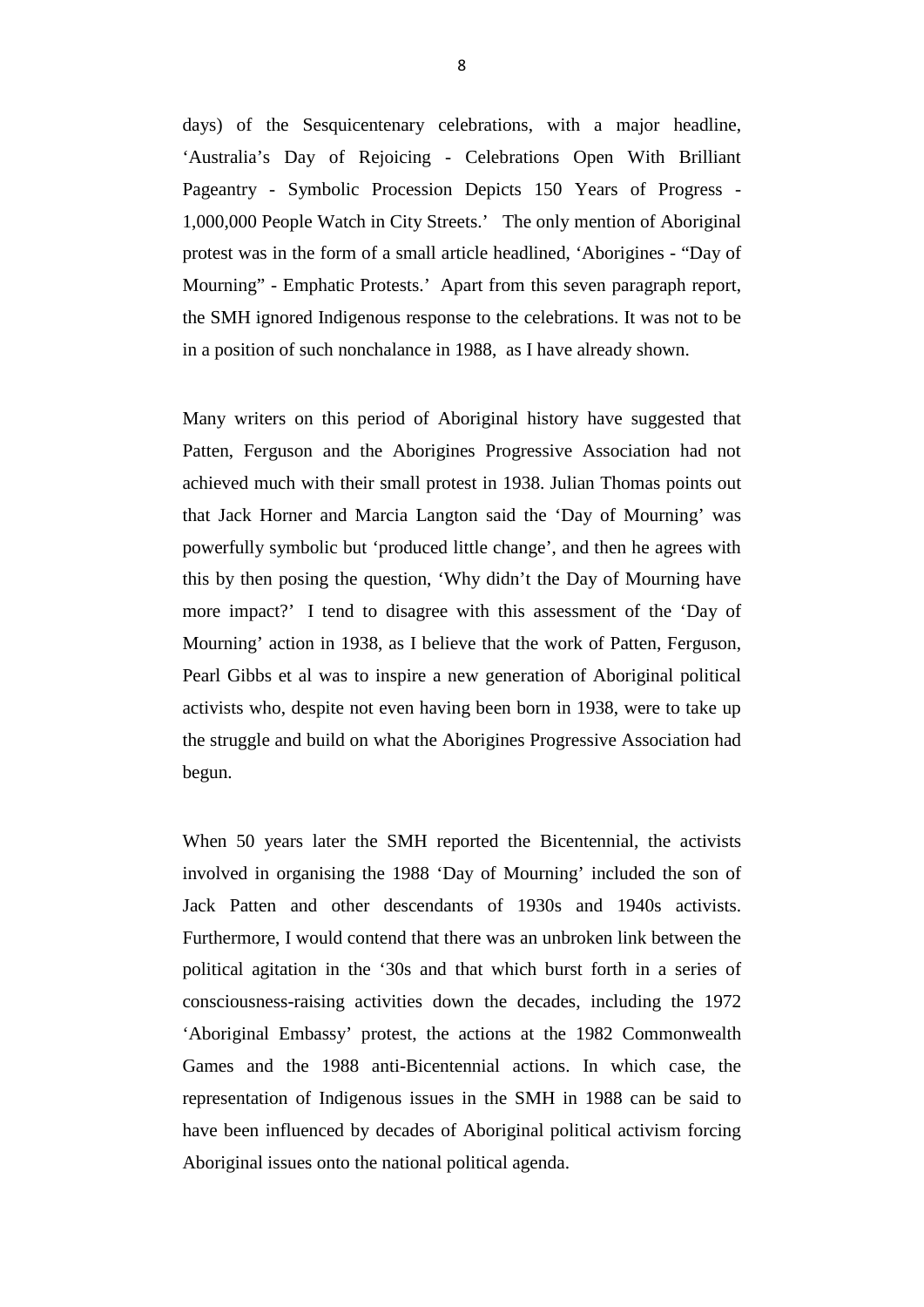#### **Conclusion**

Chris Healy has written, 'Aboriginal remembrance in this history is an antidote for white amnesia' , and I believe that this is borne out in the way in which the SMH represented the Bicentennial. Jack Patten, Bill Ferguson et al had initiated the first effective Aboriginal contestation of the power myths and symbols of Australia Day and it significance to Indigenous people. For five decades since there had been an ongoing campaign that had chipped away at the rock-solid notions that Australians had of their own history for the greater part of this century.

The SMH, whilst in both 1938 and 1988 had valiantly attempted to cling to the mainstream, dominant ideology about Australia Day, was ultimately forced to make significant concessions to Indigenous peoples in its representations throughout the 1988 celebrations. The fact that most Australians would today at least be aware that Aboriginal people regard Australia Day as 'Invasion Day' is, in itself, a quantum leap in awareness. But this awareness cannot be attributed to newspapers like the SMH consciously deciding 'off their own bat' to play a positive role in facilitating it, but rather because Indigenous peoples actions have directly challenged mainstream perceptions. Healy said that the invasion of Australia can be regarded as,

the story of Aboriginal people being made subjects by the twin forces of domination and documentation...the latter is possessing Indigenous people by 'knowing' them...documentation has been the means by which European knowledge was reproduced, depositing its residue in museums, archives, libraries and the mentality of racism.

It was a counter-attack on this documentation and 'knowing' of Indigenous people that has enabled Koori people today to occupy a different space in the Australian psyche. Ironically it could well be that some of the more notorious 'protection' policies of the States could well